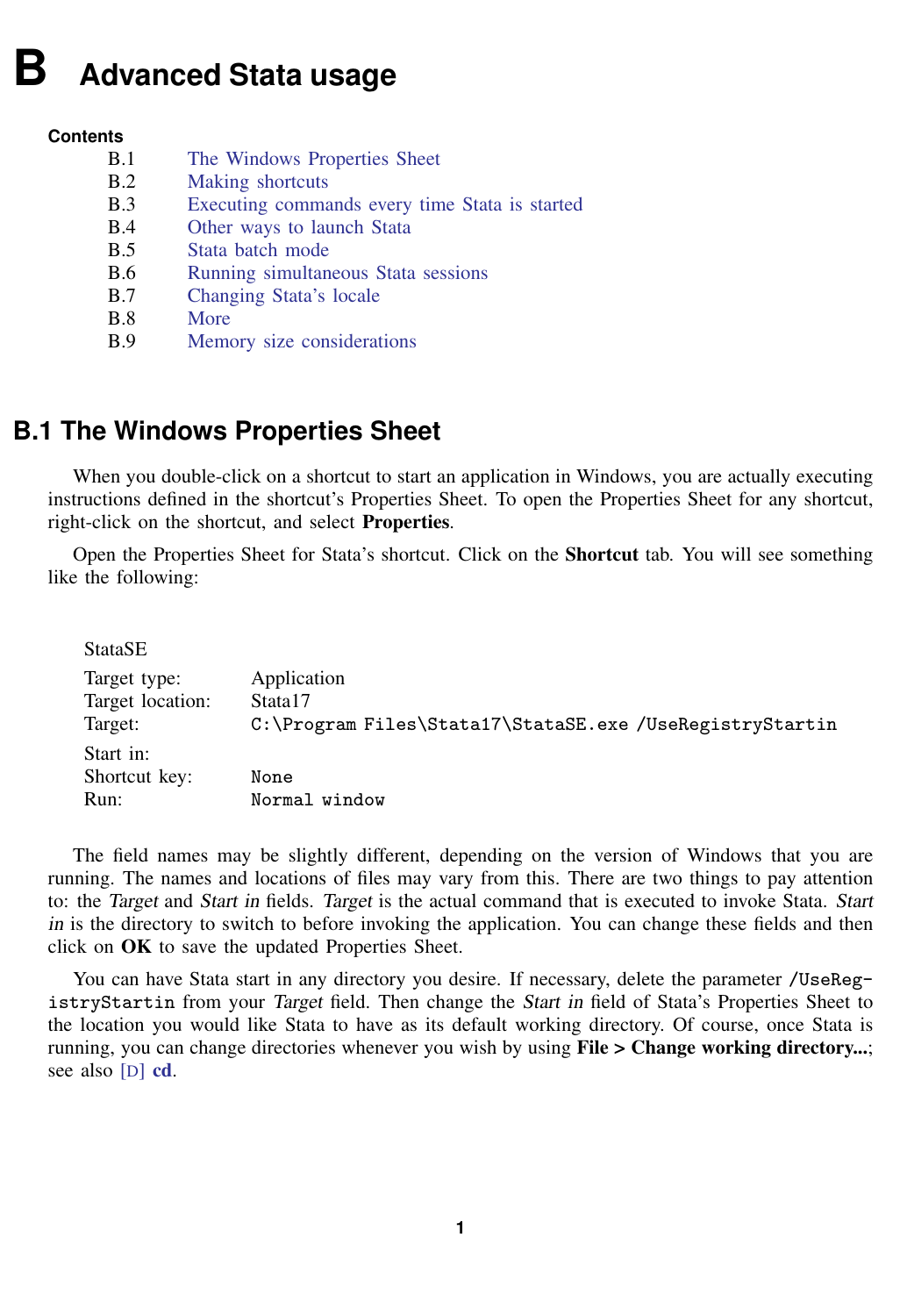## <span id="page-1-0"></span>**B.2 Making shortcuts**

You can arrange to start Stata without going through the **Start** menu by creating a shortcut on the Desktop. The easiest way to do this is to copy the existing Stata shortcut to the Desktop. You can also create a shortcut directly from the Stata executable. Here are the details:

- 1. Open the C:\Program Files\Stata17 folder or the folder where you installed Stata.
- 2. In the folder, find the executable for which you want a new shortcut. The filenames for the 64-bit versions of Stata are

Stata/MP: StataMP-64.exe<br>Stata/SE: StataSE-64.exe Stata/SE: StataSE-64.exe<br>Stata/BE: Stata-64.exe Stata-64.exe

Right-click on and drag the appropriate executable onto the Desktop.

3. Release the mouse button, and select Create Shortcut(s) Here from the menu that appears.

You have now created a shortcut. If you want the shortcut in a folder rather than on the Desktop, you can drag it into whatever folder appeals to you.

<span id="page-1-1"></span>You set the properties for this shortcut just as you would normally. Right-click on the shortcut, and select Properties. Edit the Properties Sheet as explained above in [GSW[\] B.1 The Windows](#page-0-0) [Properties Sheet](#page-0-0).

### **B.3 Executing commands every time Stata is started**

Stata looks for the file profile.do when it is invoked and, if it finds it, executes the commands in it. Stata looks for profile.do first in the directory where Stata is installed, then in the current directory, then along your path, then in your home directory as defined by Windows's USERPROFILE environment variable (typically C:\Users\*username*), and finally along the ado-path (see [P] [sysdir](https://www.stata.com/manuals/psysdir.pdf#psysdir)). We recommend that you put profile.do in your home directory.

If you create a shortcut that starts in a different directory, it will run the profile.do from that directory. This feature allows you to have different profile.do files for different projects.

Say that every time you start Stata, you would like to start a dated log for the session. In your default working directory, say, C:\Users\mydir\Documents, create the file profile.do containing this rather odd-looking command:

```
log using ': display %tCCCYY-NN-DD-HH-MM-SS ///
Clock("'c(current_date)' 'c(current_time)'","DMYhms")', ///
name(default_log_file)
```
When you invoke Stata, the usual opening appears but with the following additional command, which will be executed:

running C:\Users\mydir\Documents\profile.do ...

How does the command work? Let's work from the inside out:

- c(current\_date) and c(current\_time) are local system macros containing the current date and current time. See [P] [creturn](https://www.stata.com/manuals/pcreturn.pdf#pcreturn) for more information.
- The left  $'$ ) and right  $'$ ) quotes around the local [macro](https://www.stata.com/manuals/pmacro.pdf#pmacro)s expand them. See [P] macro for a full explanation.
- The Clock() function uses the resulting date string and the date mask "DMYhms" to create a datetime number Stata understands. See [D] [Datetime](https://www.stata.com/manuals/ddatetime.pdf#dDatetime).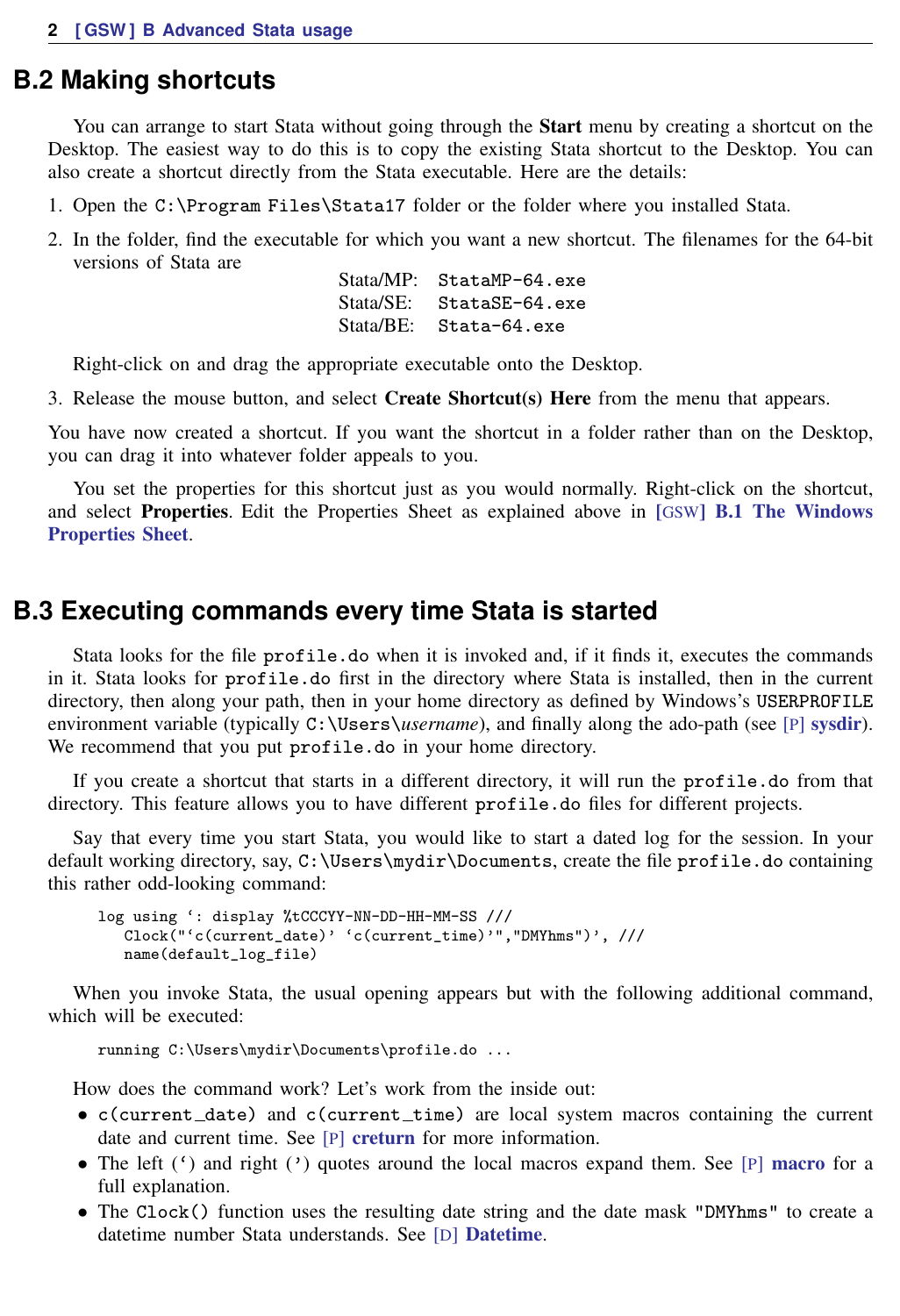- The format %tCCCYY-NN-DD-HH-MM-SS formats this number in year-month-day-hour-minutesecond form because this will make the files sort nicely. See [D] **[Datetime display formats](https://www.stata.com/manuals/ddatetimedisplayformats.pdf#dDatetimedisplayformats)** for the details.
- The odd-looking ': display ...' allows the formatted date to be used directly in the command as the file name. This is the advanced concept of an in-line expansion of a macro function. You can see more in [P] **[macro](https://www.stata.com/manuals/pmacro.pdf#pmacro)**.
- The log using command starts a log file, such as shown in [GSW[\] 16 Saving and printing](https://www.stata.com/manuals/gsw16.pdf#gsw16Savingandprintingresultsbyusinglogs) [results by using logs](https://www.stata.com/manuals/gsw16.pdf#gsw16Savingandprintingresultsbyusinglogs).
- The name option gives the log file the internal name default\_log\_file so that it will not likely conflict with other log files. See [R] [log](https://www.stata.com/manuals/rlog.pdf#rlog) for details.
- Finally, the /// notations are continuation comments so that the three separate lines are interpreted as a single command. See [P] [comments](https://www.stata.com/manuals/pcomments.pdf#pcomments) for more about comments.

There are many advanced Stata programming concepts in this one single command!

profile.do is treated just as any other do-file once it is executed; results are just the same as if you had started Stata and then typed run profile.do. The only special thing about profile.do is that Stata looks for it and runs it automatically.

System administrators might also find sysprofile.do useful. This file is handled in the same way as profile.do, except that Stata first looks for sysprofile.do. If that file is found, Stata will execute any commands it contains. After that, Stata will look for profile.do and, if that file is found, execute the commands in it.

One example of how sysprofile.do might be useful would be when system administrators want to change the path to one of Stata's system directories. Here sysprofile.do could be created to contain the command

sysdir set SITE "\\Matador\StataFiles"

<span id="page-2-0"></span>See [U[\] 16 Do-files](https://www.stata.com/manuals/u16.pdf#u16Do-files) for an explanation of do-files. They are nothing more than text files containing sequences of commands for Stata to execute.

# **B.4 Other ways to launch Stata**

The first time that you start Stata for Windows, Stata registers with Windows the actions to perform when you double-click on certain types of files. You can then start a new instance of Stata by double-clicking on a Stata .dta dataset, a Stata .do do-file, or a Stata .gph graph file. In all cases, your current working directory will become the folder containing the file you have double-clicked.

Stata will behave as you would expect in each case. If you double-click on a dataset, Stata will open the dataset after Stata starts. If you double-click on a graph, the graph will be opened by Stata. If you double-click on a do-file, the do-file will be opened in the Do-file Editor.

If you would rather run a do-file directly, right-click on the do-file. You will see menu items for **Execute (do)** and **Execute quietly (run)**. These items will complete the requested action in a new instance of Stata.

If you want to edit a do-file, look at a graph, or open a dataset without starting a new instance of Stata, drag the file over Stata's main window.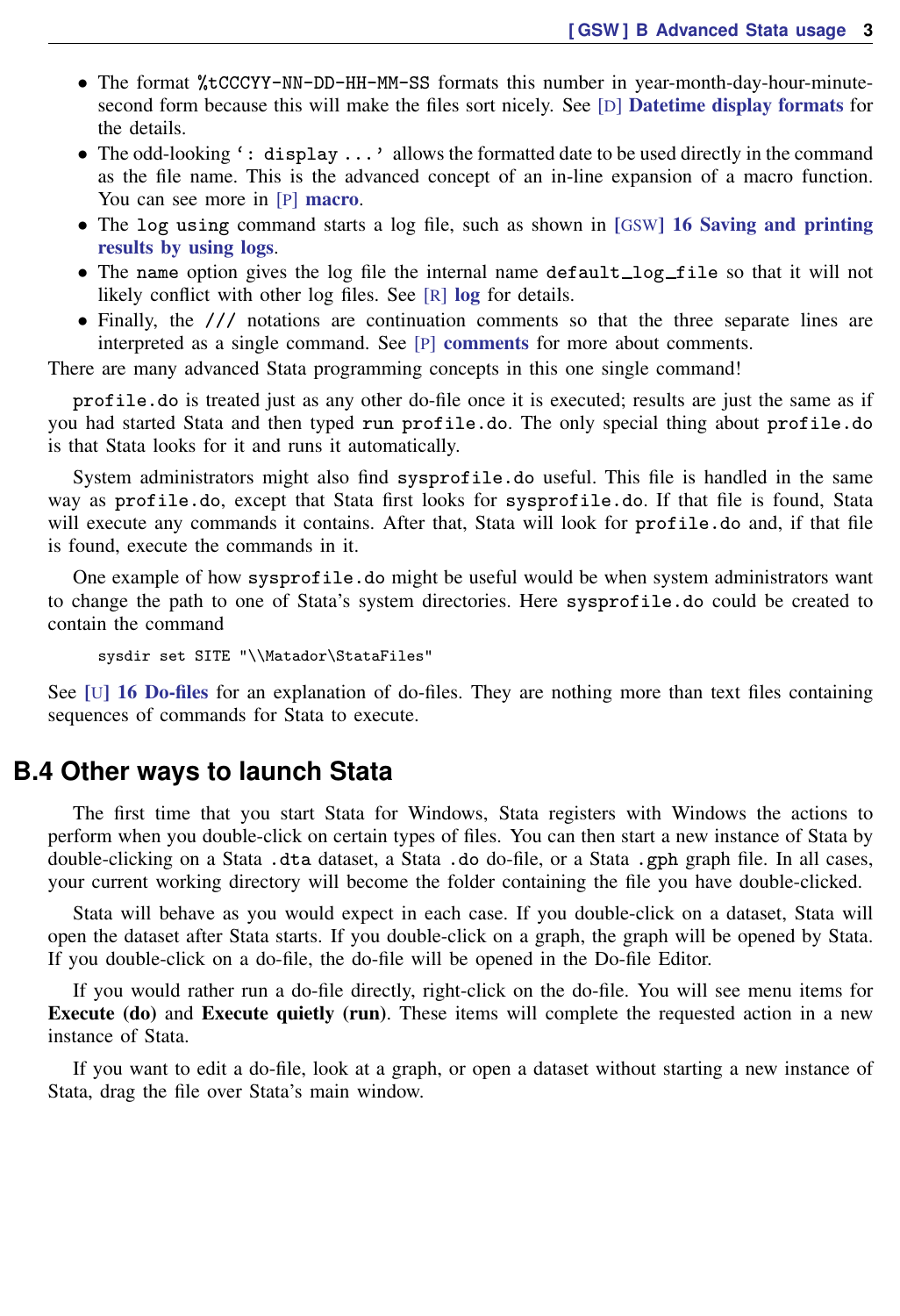# <span id="page-3-0"></span>**B.5 Stata batch mode**

You can run large jobs in Stata in batch mode. There are a few different ways to do this, depending on what your goals are.

#### Method 1

If you have a particular location where your log file should be after the job is done, this is the method you should use.

In Windows 10, type cmd in the search box in the taskbar, and press Enter.

In Windows 8, point your mouse at the hotspot in the right corner of the screen to access the Charms Sidebar, select the search charm, and start typing command in the search field. Once the list of possible applications shrinks down to just the **Command Prompt** app, press Enter. In older versions of Windows, click on the **Start** menu and choose **Run...** If you are working on Windows 7 and do not see the **Run...** menu item, then you need to click on **Start > All Programs > Accessories** > **Run**. In the *Open* field, type

cmd

and press Enter.

You should now have a command prompt window open. Change the current directory to the place you would like the log file to be by using the cd command. For example, suppose your bigjob do-file is in C:\Users\someone\statastuff, and you would like to save your log in C:\Users\someone\statalogs. You would type the following to suppress all screen output and place the log file in the proper location:

cd C:\Users\someone\statalogs "C:\Program Files\Stata17\StataSE.exe" /e do "C:\Users\someone\statastuff\bigjob"

You must specify the location of the Stata executable.

The /e parameter above tells Stata how to behave when running in batch mode. The available parameters and their purposes are

| Parameter Result |                                                                                                                                             |
|------------------|---------------------------------------------------------------------------------------------------------------------------------------------|
|                  | /b set background (batch) mode and log in plain text                                                                                        |
|                  | /e set background (batch) mode and log in plain text without prompting<br>when Stata command has completed                                  |
| /a               | suppress logo and initialization messages                                                                                                   |
|                  | /rngstream# set random-number generator to $m \text{t64s}$ (see [R] set rng) and set<br>random-number stream to $#$ (see [R] set rngstream) |
| /s               | set background (batch) mode and log in SMCL                                                                                                 |

#### Method 2

If you would like to have a batch job that you could run at a particular time or that you could save for later use, you can use the Task Scheduler, which is part of most Windows installations.

This is a bit more advanced, and its implementation differs slightly for each kind of Windows, but here is the general gist.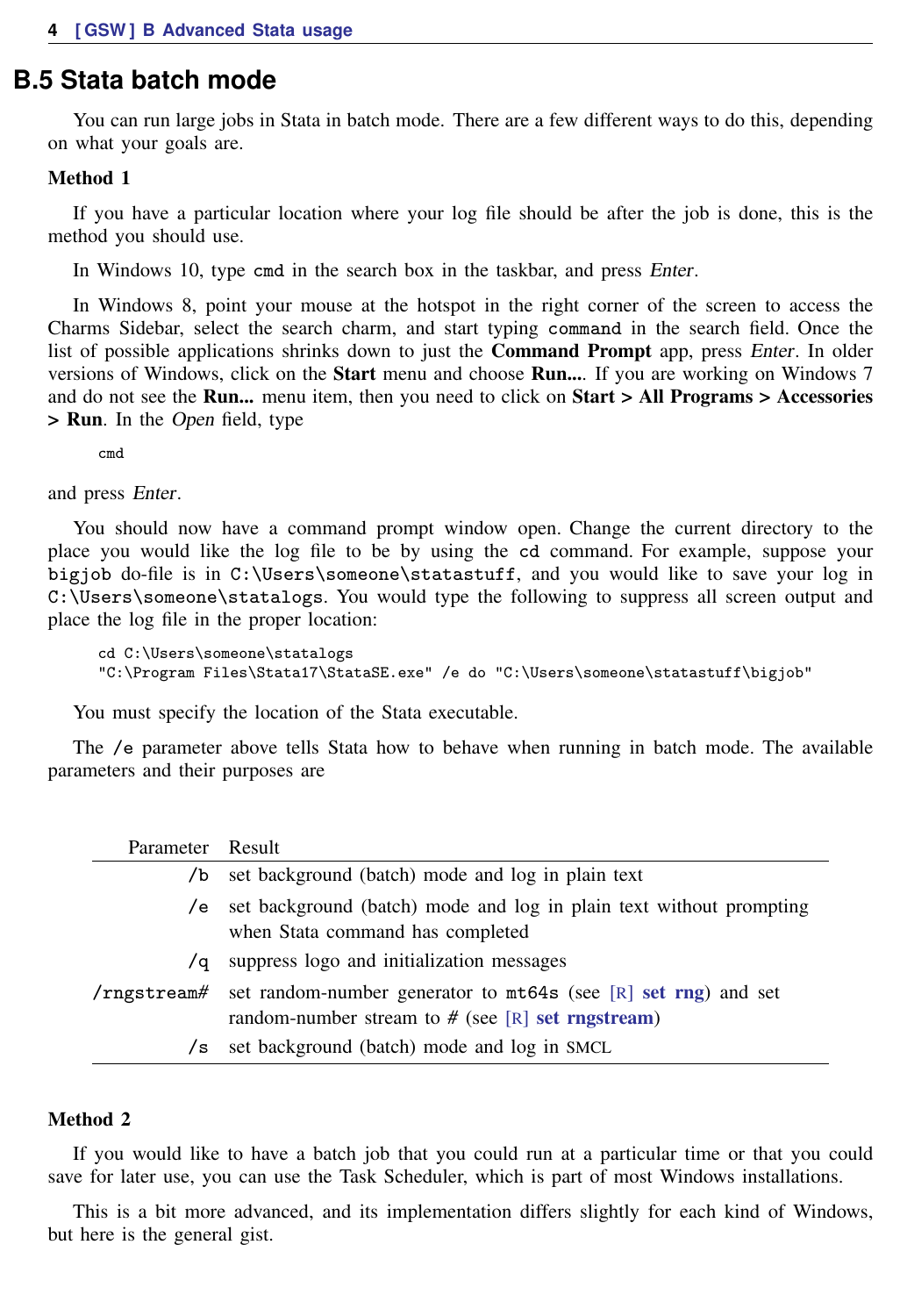In Windows 10, you can search for the Task Scheduler in the search box in the taskbar. In Windows 8, you can search for the Task Scheduler by using the search charm. In earlier versions of Windows, you can generally find the Task Scheduler by clicking **Start > All Programs > Accessories** > System Tools > Task Scheduler. Once you have opened the Task Scheduler, click on Create Basic Task, and follow the steps of the Basic Task Schedule Wizard to schedule a do-file to run in batch mode. You must specify the /b or /e option. In the *Start in* field, type the path where you would like the log file to be saved. When this file runs, all output will be suppressed and written to a log file that will be saved in the path specified.

#### General notes

While your do-file is executing, the Stata icon will appear on the taskbar.

If you click on the icon on the taskbar, Stata will display a box asking if you want to cancel the batch job.

Once the do-file is complete, Stata will flash the icon on the taskbar on and off. You can then click on the icon to close Stata. If you wish for Stata to automatically exit after running the batch do-file, use /e rather than /b.

You do not have to run large do-files in batch mode. Any do-file that you run in batch mode can also be run interactively. Simply start Stata, type log using *filename*, and type do *filename*. You can then watch the do-file run, or you can minimize Stata while the do-file is running.

### <span id="page-4-0"></span>**B.6 Running simultaneous Stata sessions**

<span id="page-4-1"></span>Each time you double-click on the Stata icon or launch Stata in any other way, you invoke a new instance of Stata, so if you want to run multiple Stata sessions simultaneously, you may. The title bar of each new Stata that is invoked will reflect its instance number.

### **B.7 Changing Stata's locale**

To change the locale of Stata to English, type

set locale\_ui en

To change it back to match the locale set for your operating system, type

set locale\_ui default

For a complete explanation of locales and Stata, see [U[\] 12.4.2.4 Locales in Unicode](https://www.stata.com/manuals/u12.pdf#u12.4.2.4LocalesinUnicode).